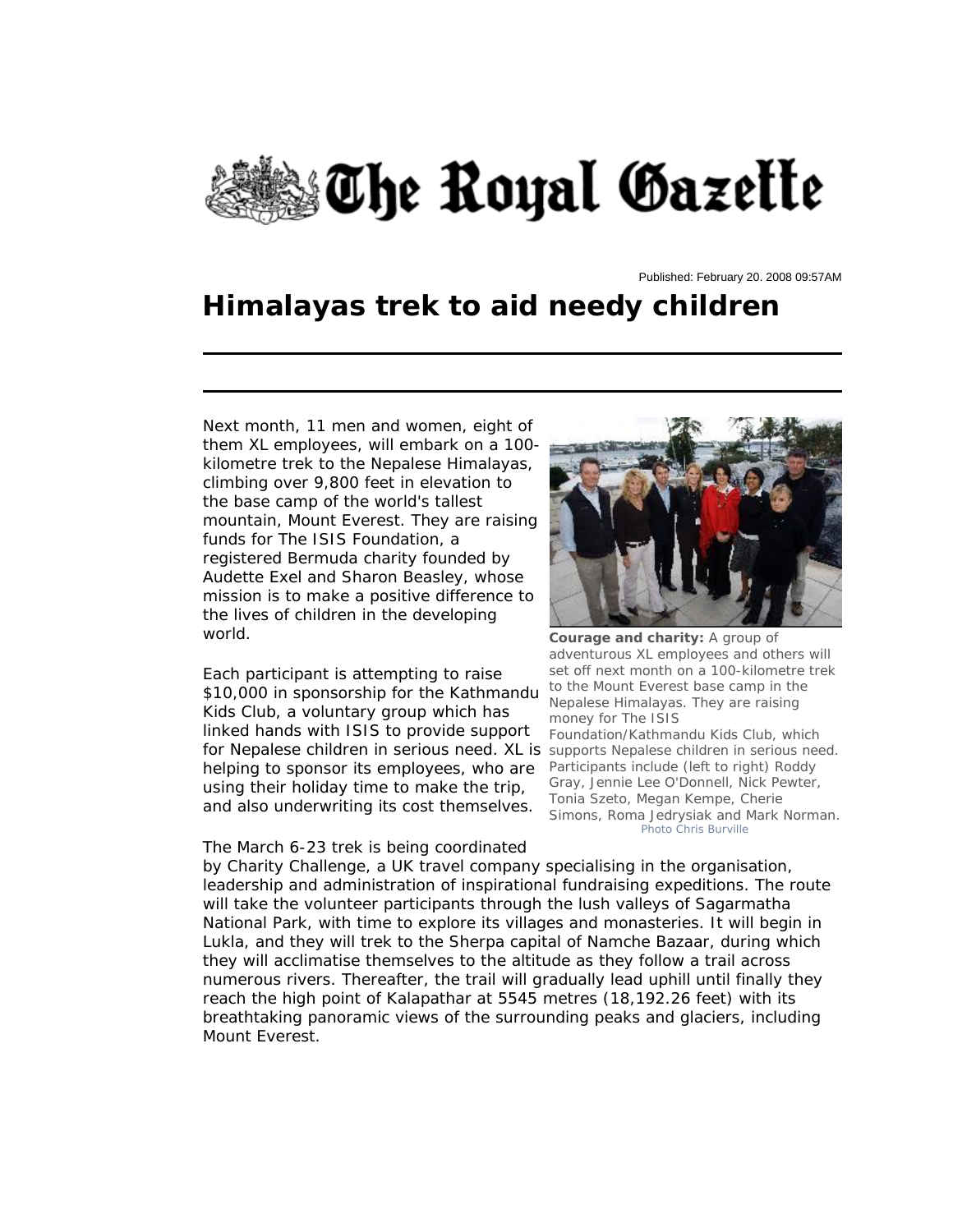Later, the group will have time to explore Nepal's capital city, Kathmandu, with its many temples and bazaars, and also visit the orphanages and some of the children whom their funds will help.

A mixed group in terms of physical fitness and trekking experience, the men and women have been preparing for the challenges of their journey for several months now, and as the time gets closer they are also stepping up their preparedness.

Lifestyle's *Nancy Acton* invited the participants to share their thoughts and details of their preparations with our readers, and this is what she learned from those who responded:

**Lukas Ackermann** (XL Switzerland) has trekked in the Swiss mountains. Signed up because he believes in doing good things in life for others as well as himself, and this adventure combines both aspects. Is always up for 'challenges and cool things'. His last "awesome" project was flying on the world's first commercial airbus A380 flight from Singapore to Sydney in 2007, with the ticket money going to charity. Has not experienced heights like the Everest base camp before is confident he will make it. Trains alone up to six days a week, and chooses his food carefully. Is most looking forward to helping improve the lives of others, as well as experiencing the base camp in the Himalayas, mountains which he says are more impressive than the Swiss alps.

**Megan Kempe** (XL Bermuda) has always wanted to travel and see as much of the world as possible, and her sense of adventure increases with age. Signed up because: it would be a new experience to see the Himalayas; liked the idea of raising money to help the Nepalese children; as a tourist thinks it important to give back to the community she visits. Always active and relatively fit, has focused on improving her cardiovascular conditioning and endurance. Trains alone, and spends a lot of time walking twice weekly; practises yoga and Pilates once a week, runs or stair climbs four times a week. Is confident she will be ready for the challenge. Diet-wise, eats more fruit and vegetables, and drinks "a ton" of water to prepare her body for processing large amounts of it. Is most looking forward to meeting the children who will benefit from the fund-raising, as well as the scenery. Is least looking forward to missing her little son.

**Mark Norman** (Bermuda Police officer). Has always been keen on the outdoors and adventure, and has been involved with the Outward Bound programme here since 1981. Has always had a fascination with mountains, but has never undertaken anything like this trek before. Knows others who not only have done so but also have climbed Everest itself. The altitude will be a new experience, and suggests it may be a problem for some in the group. Is certain it will be a trip to remember.

**Jennie Lee O'Donnell** (Bermuda) is a busy, stay-at-home mother whose travel experiences include kayaking in Alaska and western riding on a dude ranch, but never a hike or trek of this nature. She signed up to help the Nepalese children, and to show her three daughters that putting one's mind to a challenge and going for it is all it takes to help others. Greatly admires the Kathmandu Kids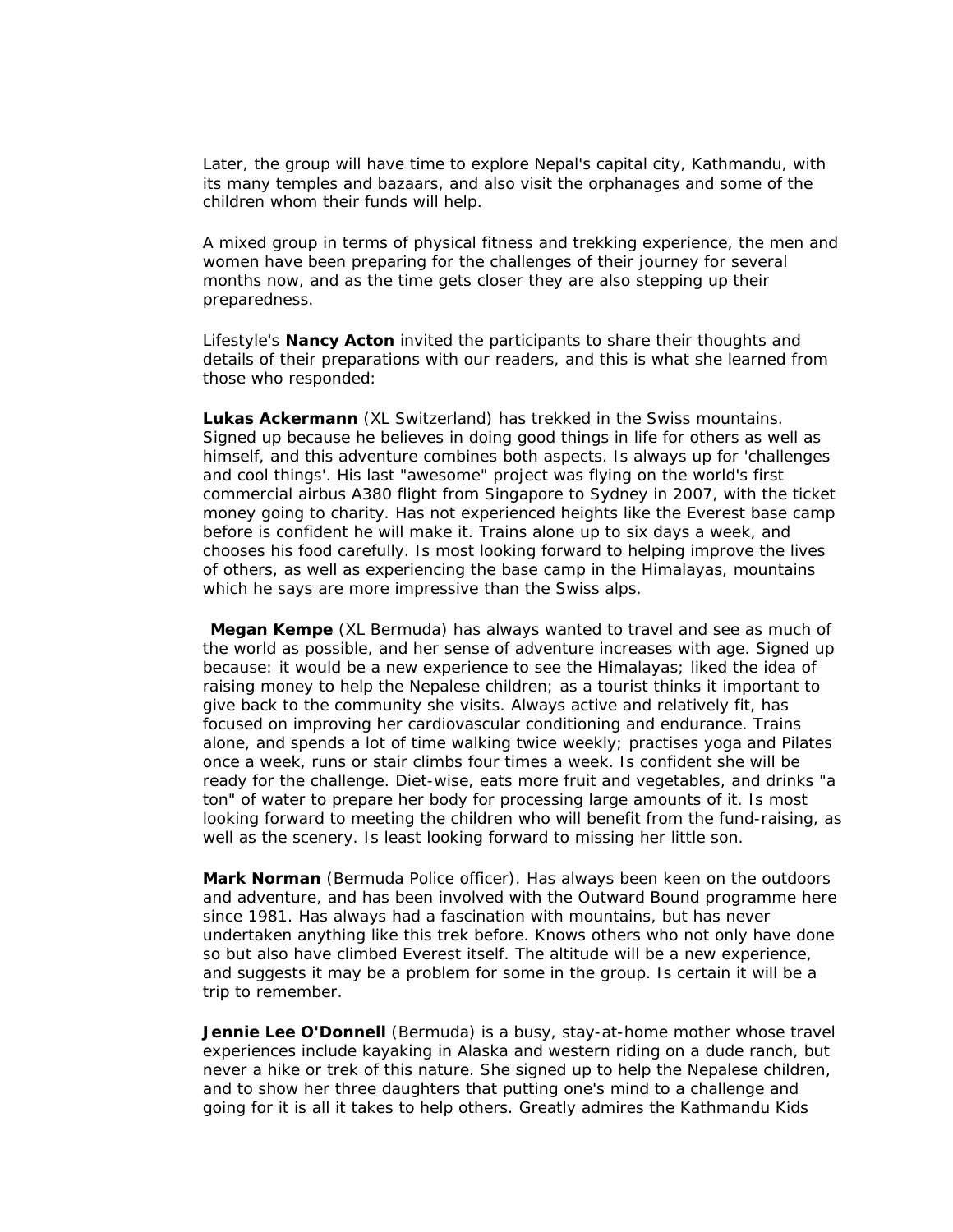Club team, with whom she works as the Bermuda volunteer manager. Follows the recommended training schedule, which involves up to four walks a week, some as long as eight hours and involving a 6 a.m. start, using both the Railway Trail and her neighbourhood, with its 'steep' hill. Cross-trains with Pilates and also runs. Turned 40 last year, and is now in best shape since pre-motherhood. Acknowledges trek will be "daunting". Says carrying 15-lb. backpack, hiking six to eight hours a day for two weeks, and sleeping in tents will be tough on her bones, but says support from husband, children and friends has been overwhelming. Doesn't have a head for heights, so plans to stay away from cliff edges. Is most looking forward to seeing the beauty and majesty of the Himalayas; experiencing the culture of Nepal, and meeting its people, particularly those for whom the ISIS Foundation has worked to benefit. Is least looking forward to missing her young daughters for such a long time. Views visiting some of the ISIS Foundation orphanages, and seeing the children previously found in dire circumstances who are now being cared for as her reward for aching muscles, blisters and other difficulties of the 16-day trek. Is confident team goal of \$150,000 can be reached, which will make an "amazing" difference to the Nepalese children.

**Nick Pewter** (Bermuda) is as a "very adventurous" person who enjoys sports, and deems keeping fit is important. The trek is his first "since Spittal Pond". He signed up to fundraise for a worthy cause, and explore a previously unseen part of the world. Bases his head for heights on several trips up Gibbs Hill lighthouse. Trains daily, sometimes alone, sometimes with others. Regime includes running, climbing stairs and dancing at Café Cairo. Is most looking forward to happy Sherpas and least to angry yaks.

**Cherie Simons** (XL Bermuda) has never done anything like this trek before, but likes to challenge herself and try new things outside of her character and comfort zone. Not naturally adventurous, but likes to try everything once. Is not a sports person but optimistic about successfully completing the trek. Finds Bermuda's lack of altitude her biggest training challenge. Nonetheless, walks for long periods, does hill and stair work, and cardio at least four times a week. Fits in intense workouts whenever she can. Doesn't particularly like heights, but is not afraid of them. In terms of diet, drinks lots of water and makes healthier meal choices. Is most looking forward to experiencing the pride of making it to the base camp, completing the entire trek, and seeing all the sights. Is least looking forward to the lack of luxurious bathroom facilities, the cold weather, and the common sleeplessness.

**Tonia Szeto** (XL Bermuda) loves hiking, but has never participated in anything longer than a day trip. Does, however, have a sense of adventure, and enjoys experiencing news things. In fact, she recently returned from a skydiving trip. Is at her happiest out of doors soaking up her surroundings. Is physically fit and unafraid of heights. Trains up to six days a week, and her regime includes weight training three times a week, and cardio two to three days a week. Also does some stair work. Is most looking forward to meeting the children at the orphanage for which the group is fundraising, as well as learning more about herself and how she copes under challenging conditions. Is least looking forward to cold nights and no toilet/washing facilities for two weeks.